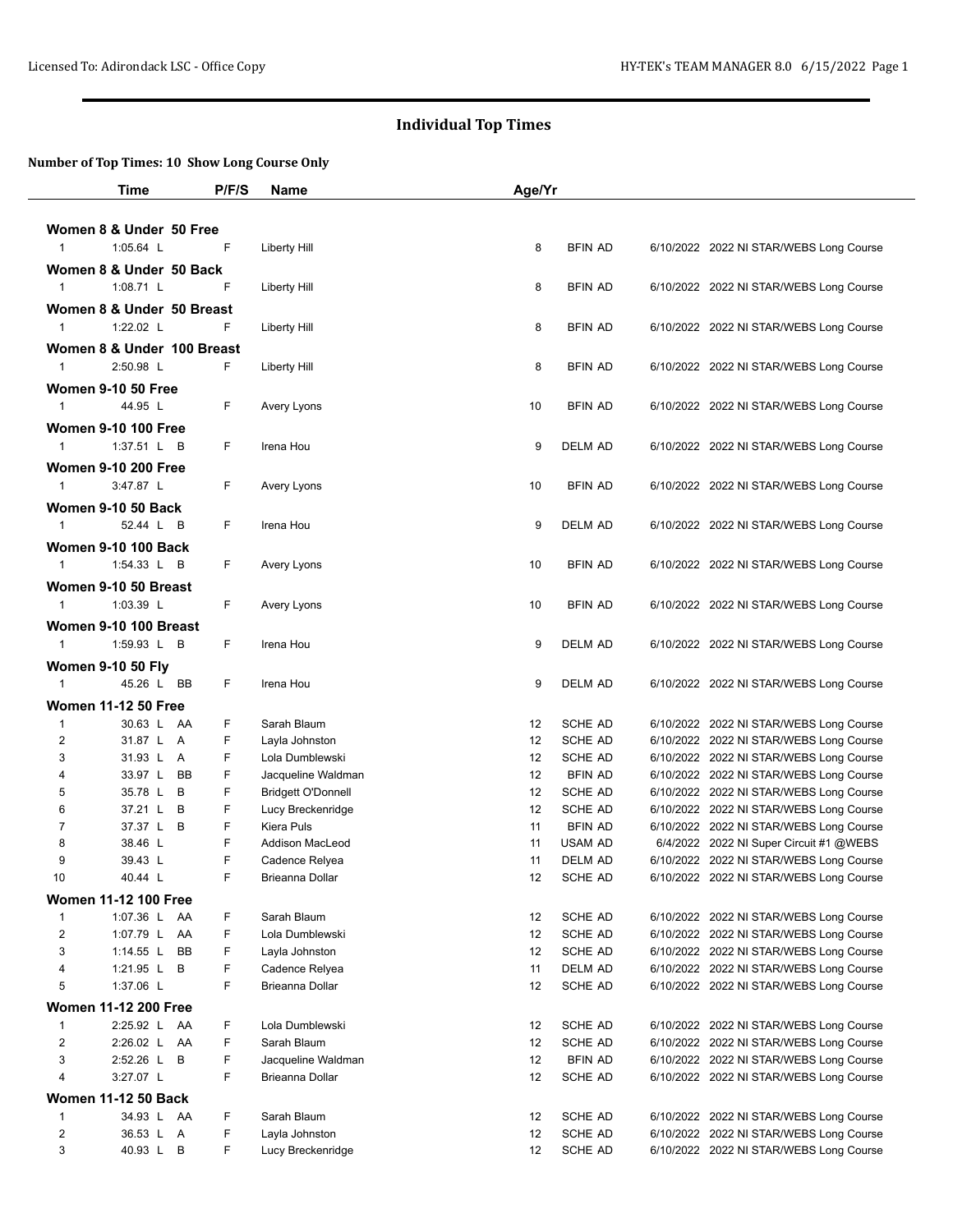|                | Time                          | P/F/S | Name                      | Age/Yr |                |                                                                                    |
|----------------|-------------------------------|-------|---------------------------|--------|----------------|------------------------------------------------------------------------------------|
|                |                               |       |                           |        |                |                                                                                    |
| 4              | 46.65 L                       | F     | Cadence Relyea            | 11     | <b>DELM AD</b> | 6/10/2022 2022 NI STAR/WEBS Long Course                                            |
| 5              | 48.45 L                       | F     | Addison MacLeod           | 11     | <b>USAM AD</b> | 6/4/2022 2022 NI Super Circuit #1 @WEBS                                            |
| 6              | 52.98 L                       | F     | Brieanna Dollar           | 12     | <b>SCHE AD</b> | 6/10/2022 2022 NI STAR/WEBS Long Course                                            |
|                | <b>Women 11-12 100 Back</b>   |       |                           |        |                |                                                                                    |
|                | 1:26.57 L BB                  | F     |                           |        | SCHE AD        |                                                                                    |
| $\mathbf 1$    | В                             | F     | Lucy Breckenridge         | 12     | <b>BFIN AD</b> | 6/10/2022 2022 NI STAR/WEBS Long Course                                            |
| 2              | $1:31.38$ L                   | F     | Jacqueline Waldman        | 12     |                | 6/10/2022 2022 NI STAR/WEBS Long Course                                            |
| 3              | 1:36.92 $L$<br>B              |       | <b>Bridgett O'Donnell</b> | 12     | SCHE AD        | 6/10/2022 2022 NI STAR/WEBS Long Course                                            |
| 4              | 1:37.41 L B                   | F     | Kiera Puls                | 11     | <b>BFIN AD</b> | 6/10/2022 2022 NI STAR/WEBS Long Course                                            |
| 5              | 1:37.96 L B                   | F     | Cadence Relyea            | 11     | <b>DELM AD</b> | 6/10/2022 2022 NI STAR/WEBS Long Course                                            |
| 6              | 1:57.31 L                     | F     | Brieanna Dollar           | 12     | <b>SCHE AD</b> | 6/10/2022 2022 NI STAR/WEBS Long Course                                            |
|                | Women 11-12 50 Breast         |       |                           |        |                |                                                                                    |
| 1              | 40.38 L A                     | F     | Sarah Blaum               | 12     | <b>SCHE AD</b> | 6/10/2022 2022 NI STAR/WEBS Long Course                                            |
| 2              | 41.01 L A                     | F     | Layla Johnston            | 12     | SCHE AD        | 6/10/2022 2022 NI STAR/WEBS Long Course                                            |
| 3              | 41.22 L A                     | F     | Lola Dumblewski           | 12     | SCHE AD        | 6/10/2022 2022 NI STAR/WEBS Long Course                                            |
| 4              | 49.02 L                       | F     | Jacqueline Waldman        | 12     | <b>BFIN AD</b> | 6/10/2022 2022 NI STAR/WEBS Long Course                                            |
| 5              | 51.06 L                       | F     | <b>Bridgett O'Donnell</b> | 12     | SCHE AD        | 6/10/2022 2022 NI STAR/WEBS Long Course                                            |
|                | <b>Women 11-12 100 Breast</b> |       |                           |        |                |                                                                                    |
| 1              | 1:32.75 L A                   | F     | Lola Dumblewski           | 12     | SCHE AD        | 6/10/2022 2022 NI STAR/WEBS Long Course                                            |
| 2              | 1:41.20 L B                   | F     | Lucy Breckenridge         | 12     | <b>SCHE AD</b> | 6/10/2022 2022 NI STAR/WEBS Long Course                                            |
|                | <b>Women 11-12 50 Fly</b>     |       |                           |        |                |                                                                                    |
| 1              | 33.16 L AA                    | F     | Sarah Blaum               | 12     | <b>SCHE AD</b> | 6/10/2022 2022 NI STAR/WEBS Long Course                                            |
| 2              | 33.98 L A                     | F     | Layla Johnston            | 12     | <b>SCHE AD</b> | 6/10/2022 2022 NI STAR/WEBS Long Course                                            |
| 3              | 36.19 L<br><b>BB</b>          | F     | Lola Dumblewski           | 12     | SCHE AD        | 6/10/2022 2022 NI STAR/WEBS Long Course                                            |
| 4              | 39.98 L B                     | F     | Lucy Breckenridge         | 12     | <b>SCHE AD</b> | 6/10/2022 2022 NI STAR/WEBS Long Course                                            |
| 5              | 43.46 L                       | F     | Addison MacLeod           | 11     | <b>USAM AD</b> | 6/4/2022 2022 NI Super Circuit #1 @WEBS                                            |
| 6              | 44.42 L                       | F     | Cadence Relyea            | 11     | DELM AD        |                                                                                    |
| $\overline{7}$ | 51.09 L                       | F     | Brieanna Dollar           | 12     | <b>SCHE AD</b> | 6/10/2022 2022 NI STAR/WEBS Long Course<br>6/10/2022 2022 NI STAR/WEBS Long Course |
|                |                               |       |                           |        |                |                                                                                    |
|                | <b>Women 11-12 100 Fly</b>    |       |                           |        |                |                                                                                    |
| 1              | 1:17.46 L A                   | F     | Sarah Blaum               | 12     | <b>SCHE AD</b> | 6/10/2022 2022 NI STAR/WEBS Long Course                                            |
| 2              | 1:18.65 L A                   | F     | Lola Dumblewski           | 12     | <b>SCHE AD</b> | 6/10/2022 2022 NI STAR/WEBS Long Course                                            |
| 3              | 1:22.51 L BB                  | F     | Layla Johnston            | 12     | <b>SCHE AD</b> | 6/10/2022 2022 NI STAR/WEBS Long Course                                            |
| 4              | 1:34.76 L B                   | F     | Lucy Breckenridge         | 12     | <b>SCHE AD</b> | 6/10/2022 2022 NI STAR/WEBS Long Course                                            |
| 5              | 1:52.88 L                     | F     | Brieanna Dollar           | 12     | <b>SCHE AD</b> | 6/10/2022 2022 NI STAR/WEBS Long Course                                            |
|                | <b>Women 11-12 200 IM</b>     |       |                           |        |                |                                                                                    |
| 1              | 2:47.24 L AA                  | F     | Sarah Blaum               | 12     | <b>SCHE AD</b> | 6/10/2022 2022 NI STAR/WEBS Long Course                                            |
| 2              | 2:50.46 L A                   | F     | Lola Dumblewski           | 12     | <b>SCHE AD</b> | 6/10/2022 2022 NI STAR/WEBS Long Course                                            |
| 3              | $3:16.17$ L<br>B              | F     | Cadence Relyea            | 11     | <b>DELM AD</b> | 6/10/2022 2022 NI STAR/WEBS Long Course                                            |
| 4              | 3:53.16 L                     | F     | Brieanna Dollar           | 12     | SCHE AD        | 6/10/2022 2022 NI STAR/WEBS Long Course                                            |
|                | <b>Women 13-14 50 Free</b>    |       |                           |        |                |                                                                                    |
| 1              | 31.06 L A                     | F     | Victoria Gvozdeva         | 14     | SCHE AD        | 6/10/2022 2022 NI STAR/WEBS Long Course                                            |
| $\overline{c}$ | 31.54 L A                     | F     | Ella Fraley               | 13     | <b>BFIN AD</b> | 6/10/2022 2022 NI STAR/WEBS Long Course                                            |
| 3              | 32.24 L<br>BB                 | F     | Paige Kropp               | 14     | UN AD          | 6/10/2022 2022 NI STAR/WEBS Long Course                                            |
| 4              | 32.30 L<br>BB                 | F     | Alexis Knill              | 14     | SCHE AD        | 6/10/2022 2022 NI STAR/WEBS Long Course                                            |
| 5              | 32.69 L<br><b>BB</b>          | F     | Shayla Mieu               | 13     | <b>BFIN AD</b> | 6/10/2022 2022 NI STAR/WEBS Long Course                                            |
| 6              | 33.26 L<br>BB                 | F     | Reyna Racaza              | 13     | SCHE AD        | 6/10/2022 2022 NI STAR/WEBS Long Course                                            |
| 7              | 33.34 L<br>BB                 | F     | Avery Watson              | 14     | SCHE AD        | 6/10/2022 2022 NI STAR/WEBS Long Course                                            |
| 8              | 34.14 L<br>BB                 | F     | Fayth Goodspeed           | 14     | SCHE AD        | 6/10/2022 2022 NI STAR/WEBS Long Course                                            |
| 9              | 34.31 L<br>BB                 | F     | Lily Splendido            | 14     | <b>SCHE AD</b> | 6/10/2022 2022 NI STAR/WEBS Long Course                                            |
|                |                               |       |                           |        |                |                                                                                    |
|                | <b>Women 13-14 100 Free</b>   |       |                           |        |                |                                                                                    |
| $\mathbf{1}$   | 1:08.32 L A                   | F     | Ella Fraley               | 13     | <b>BFIN AD</b> | 6/10/2022 2022 NI STAR/WEBS Long Course                                            |
| $\overline{c}$ | 1:08.44 L A                   | F     | Victoria Gvozdeva         | 14     | SCHE AD        | 6/10/2022 2022 NI STAR/WEBS Long Course                                            |
| 3              | 1:10.99 $L$<br>BB             | F     | Madeline McFarland        | 14     | <b>BFIN AD</b> | 6/10/2022 2022 NI STAR/WEBS Long Course                                            |
| 4              | $1:11.15$ L<br>BB             | F     | Shayla Mieu               | 13     | <b>BFIN AD</b> | 6/10/2022 2022 NI STAR/WEBS Long Course                                            |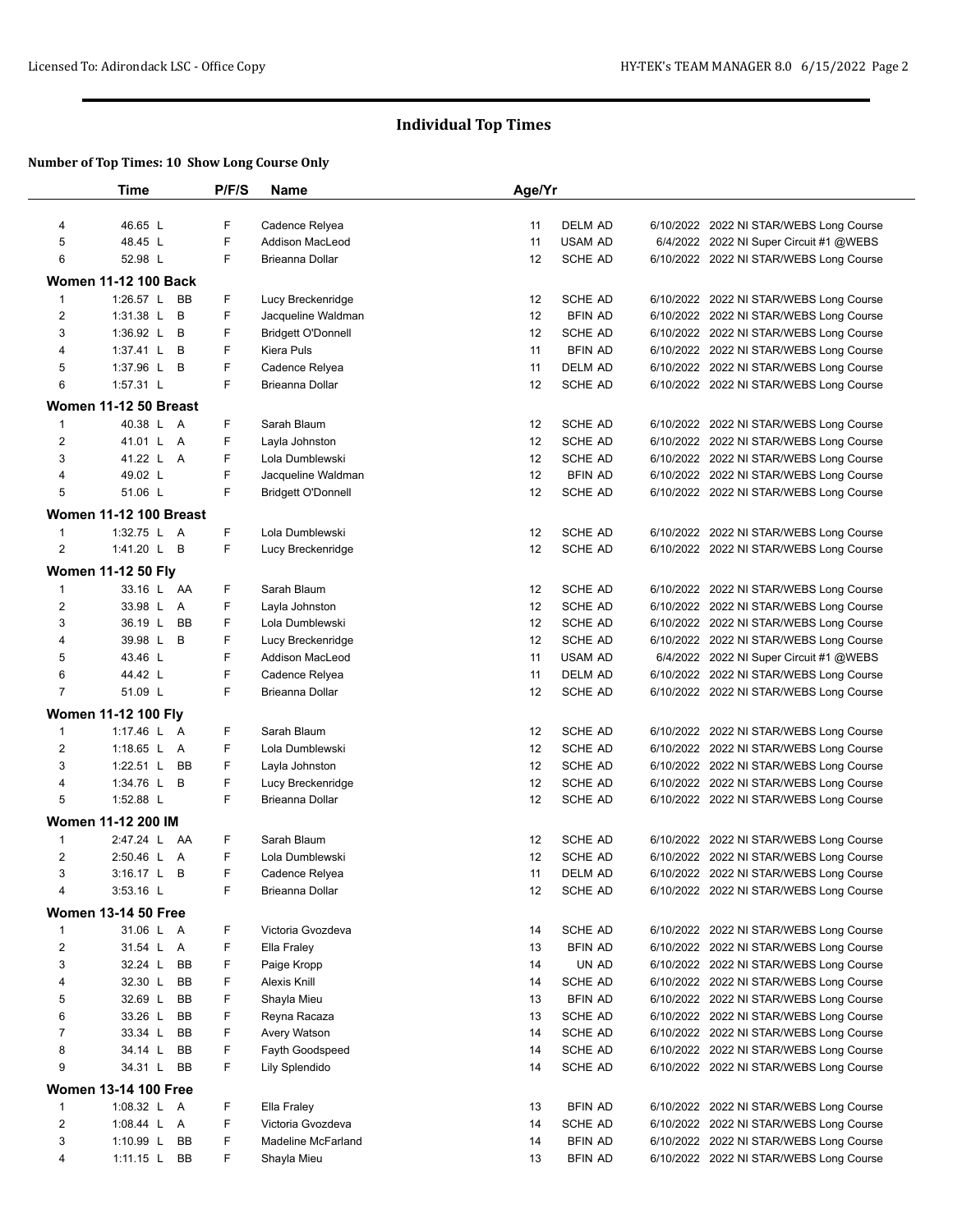|                | <b>Time</b>                                | P/F/S | <b>Name</b>               | Age/Yr |                |                                                     |
|----------------|--------------------------------------------|-------|---------------------------|--------|----------------|-----------------------------------------------------|
|                |                                            |       |                           |        |                |                                                     |
| 5              | 1:11.94 L<br><b>BB</b>                     | F     | Angelina MacLeod          | 13     | <b>USAM AD</b> | 6/4/2022 2022 NI Super Circuit #1 @WEBS             |
| 6              | 1:13.29 $L$<br><b>BB</b>                   | F     | Reyna Racaza              | 13     | SCHE AD        | 6/10/2022 2022 NI STAR/WEBS Long Course             |
| 7              | 1:15.59 L B                                | F     | Alexis Knill              | 14     | SCHE AD        | 6/10/2022 2022 NI STAR/WEBS Long Course             |
| 8              | 1:22.34 L                                  | F     | Emma Boyle                | 14     | <b>SCHE AD</b> | 6/10/2022 2022 NI STAR/WEBS Long Course             |
|                | <b>Women 13-14 200 Free</b>                |       |                           |        |                |                                                     |
| 1              | 2:31.79 L BB                               | F     | <b>Madeline McFarland</b> | 14     | <b>BFIN AD</b> | 6/10/2022 2022 NI STAR/WEBS Long Course             |
| 2              | 2:32.75 L<br><b>BB</b>                     | F     | Angelina MacLeod          | 13     | <b>USAM AD</b> | 6/4/2022 2022 NI Super Circuit #1 @WEBS             |
| 3              | 2:33.37 L<br><b>BB</b>                     | F     | Victoria Gvozdeva         | 14     | <b>SCHE AD</b> | 6/10/2022 2022 NI STAR/WEBS Long Course             |
| 4              | $2:43.13$ L<br>B                           | F     | Avery Watson              | 14     | SCHE AD        | 6/10/2022 2022 NI STAR/WEBS Long Course             |
|                | <b>Women 13-14 400 Free</b>                |       |                           |        |                |                                                     |
| 1              | $5:16.28$ L<br>BB                          | F     | Ella Fraley               | 13     | <b>BFIN AD</b> | 6/10/2022 2022 NI STAR/WEBS Long Course             |
| $\overline{2}$ | 5:18.26 L<br><b>BB</b>                     | F.    | <b>Madeline McFarland</b> | 14     | <b>BFIN AD</b> | 6/10/2022 2022 NI STAR/WEBS Long Course             |
|                |                                            |       |                           |        |                |                                                     |
|                | <b>Women 13-14 1500 Free</b>               |       |                           |        |                |                                                     |
| 1              | 21:08.01 L BB                              | F     | <b>Madeline McFarland</b> | 14     | <b>BFIN AD</b> | 6/10/2022 2022 NI STAR/WEBS Long Course             |
|                | <b>Women 13-14 100 Back</b>                |       |                           |        |                |                                                     |
| $\mathbf{1}$   | 1:19.47 L BB                               | F     | Victoria Gvozdeva         | 14     | SCHE AD        | 6/10/2022 2022 NI STAR/WEBS Long Course             |
| 2              | 1:19.84 L<br><b>BB</b>                     | F     | Elizabeth McMahon         | 14     | <b>BFIN AD</b> | 6/10/2022 2022 NI STAR/WEBS Long Course             |
| 3              | 1:27.42 L<br>B                             | F     | Shayla Mieu               | 13     | <b>BFIN AD</b> | 6/10/2022 2022 NI STAR/WEBS Long Course             |
| 4              | 1:28.02 L<br>B                             | F     | Alexis Knill              | 14     | <b>SCHE AD</b> | 6/10/2022 2022 NI STAR/WEBS Long Course             |
| 5              | 1:36.33 L                                  | F     | Emma Boyle                | 14     | SCHE AD        | 6/10/2022 2022 NI STAR/WEBS Long Course             |
|                | <b>Women 13-14 200 Back</b>                |       |                           |        |                |                                                     |
| 1              | 2:47.44 L<br><b>BB</b>                     | F     | Victoria Gvozdeva         | 14     | SCHE AD        | 6/10/2022 2022 NI STAR/WEBS Long Course             |
| 2              | 2:52.53 L<br><b>BB</b>                     | F     | Paige Kropp               | 14     | UN AD          | 6/10/2022 2022 NI STAR/WEBS Long Course             |
| 3              | 2:52.82 L<br><b>BB</b>                     | F     | Elizabeth McMahon         | 14     | <b>BFIN AD</b> | 6/10/2022 2022 NI STAR/WEBS Long Course             |
| 4              | 2:58.00 L<br>BB                            | F     | Lily Splendido            | 14     | SCHE AD        | 6/10/2022 2022 NI STAR/WEBS Long Course             |
| 5              | 3:09.40 L B                                | F     | Avery Watson              | 14     | SCHE AD        | 6/10/2022 2022 NI STAR/WEBS Long Course             |
|                |                                            |       |                           |        |                |                                                     |
|                | Women 13-14 50 Breast                      |       |                           |        |                |                                                     |
| $\mathbf{1}$   | 43.27 L                                    | F     | Angelina MacLeod          | 13     | <b>USAM AD</b> | 6/4/2022 2022 NI Super Circuit #1 @WEBS             |
|                | <b>Women 13-14 100 Breast</b>              |       |                           |        |                |                                                     |
| $\mathbf{1}$   | 1:16.55 L AAAA                             | P     | Sophia Gao                | 13     | CPP AD         | 3/24/2022 2022 NI EZ Speedo Sectional (LCM) Buffald |
| 2              | 1:22.40 L AA                               | F     | Fayth Goodspeed           | 14     | <b>SCHE AD</b> | 6/10/2022 2022 NI STAR/WEBS Long Course             |
| 3              | 1:36.00 L B                                | F     | Reyna Racaza              | 13     | SCHE AD        | 6/10/2022 2022 NI STAR/WEBS Long Course             |
| 4              | 1:39.12 L B                                | F     | Shayla Mieu               | 13     | <b>BFIN AD</b> | 6/10/2022 2022 NI STAR/WEBS Long Course             |
| 5              | 1:45.86 L                                  | F     | Alexis Knill              | 14     | SCHE AD        | 6/10/2022 2022 NI STAR/WEBS Long Course             |
|                | <b>Women 13-14 200 Breast</b>              |       |                           |        |                |                                                     |
| 1              | 2:47.00 L AAA                              | P     | Sophia Gao                | 13     | CPP AD         | 3/24/2022 2022 NI EZ Speedo Sectional (LCM) Buffald |
|                |                                            |       |                           |        |                |                                                     |
|                | <b>Women 13-14 100 Fly</b><br>1:17.03 L BB |       |                           |        | <b>BFIN AD</b> |                                                     |
| 1              |                                            | F     | Ella Fraley               | 13     |                | 6/10/2022 2022 NI STAR/WEBS Long Course             |
| 2              | 1:21.68 L B                                | F     | Elizabeth McMahon         | 14     | <b>BFIN AD</b> | 6/10/2022 2022 NI STAR/WEBS Long Course             |
| 3              | 1:29.15 L                                  | F     | Alexis Knill              | 14     | SCHE AD        | 6/10/2022 2022 NI STAR/WEBS Long Course             |
| 4              | 1:30.31 L                                  | F     | Reyna Racaza              | 13     | SCHE AD        | 6/10/2022 2022 NI STAR/WEBS Long Course             |
| 5              | 1:36.22 L                                  | F     | Emma Boyle                | 14     | SCHE AD        | 6/10/2022 2022 NI STAR/WEBS Long Course             |
|                | <b>Women 13-14 200 Fly</b>                 |       |                           |        |                |                                                     |
| $\mathbf{1}$   | 2:47.58 L BB                               | F     | Lily Splendido            | 14     | SCHE AD        | 6/10/2022 2022 NI STAR/WEBS Long Course             |
| $\overline{2}$ | 2:54.65 L BB                               | F     | Ella Fraley               | 13     | <b>BFIN AD</b> | 6/10/2022 2022 NI STAR/WEBS Long Course             |
|                | Women 13-14 200 IM                         |       |                           |        |                |                                                     |
| $\mathbf{1}$   | 2:35.99 L AA                               | P     | Sophia Gao                | 13     | CPP AD         | 3/24/2022 2022 NI EZ Speedo Sectional (LCM) Buffald |
| $\overline{2}$ | BB<br>2:52.40 L                            | F     | Elizabeth McMahon         | 14     | <b>BFIN AD</b> | 6/10/2022 2022 NI STAR/WEBS Long Course             |
| 3              | 2:58.13 L BB                               | F     | Victoria Gvozdeva         | 14     | SCHE AD        | 6/10/2022 2022 NI STAR/WEBS Long Course             |
| 4              | 2:59.89 L<br>BB                            | F     | Paige Kropp               | 14     | UN AD          | 6/10/2022 2022 NI STAR/WEBS Long Course             |
| 5              | 3:00.92 L BB                               | F     | Reyna Racaza              | 13     | SCHE AD        | 6/10/2022 2022 NI STAR/WEBS Long Course             |
| 6              | 3:06.29 L B                                | F     | Madeline McFarland        | 14     | <b>BFIN AD</b> | 6/10/2022 2022 NI STAR/WEBS Long Course             |
|                |                                            |       |                           |        |                |                                                     |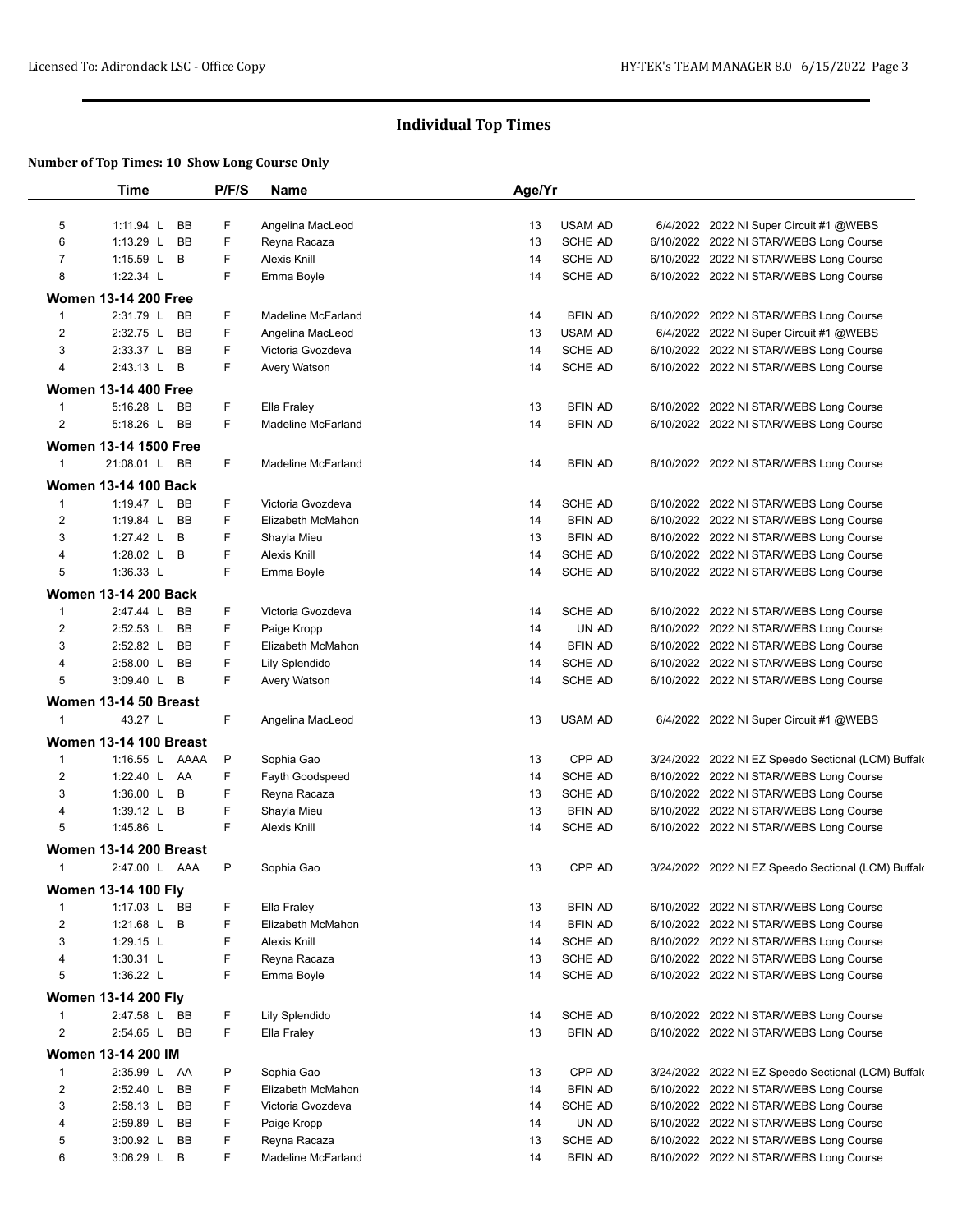|                | Time                                   | P/F/S  | <b>Name</b>                   | Age/Yr   |                          |                                                                                                            |
|----------------|----------------------------------------|--------|-------------------------------|----------|--------------------------|------------------------------------------------------------------------------------------------------------|
| $\overline{7}$ | 3:06.38 L<br>В                         | F      | Shayla Mieu                   | 13       | <b>BFIN AD</b>           | 6/10/2022 2022 NI STAR/WEBS Long Course                                                                    |
| 8              | 3:07.97 L<br>В                         | F      | <b>Alexis Knill</b>           | 14       | SCHE AD                  | 6/10/2022 2022 NI STAR/WEBS Long Course                                                                    |
|                |                                        |        |                               |          |                          |                                                                                                            |
|                | Women 13-14 400 IM<br>5:26.99 L AA     |        |                               |          |                          |                                                                                                            |
| 1              |                                        | F      | Sophia Gao                    | 13       | CPP AD                   | 3/24/2022 2022 NI EZ Speedo Sectional (LCM) Buffald                                                        |
|                | <b>Women Senior 50 Free</b>            |        |                               |          |                          |                                                                                                            |
| 1              | 28.33 L AAA                            | P      | Kaci Owens                    | 17       | CPP AD                   | 3/24/2022 2022 NI EZ Speedo Sectional (LCM) Buffald                                                        |
| $\overline{2}$ | 28.62 L AA                             | P      | Raegan O'Brien                | 15       | USAM AD                  | 3/24/2022 2022 NI EZ Speedo Sectional (LCM) Buffald                                                        |
| 3              | 29.30 L<br>AA                          | P      | Stella Zhang                  | 15       | CPP AD                   | 3/24/2022 2022 NI EZ Speedo Sectional (LCM) Buffald                                                        |
| 4*             | 29.37 L<br>AA                          | F      | Anna Bearor                   | 18       | CPP AD                   | 3/24/2022 2022 NI EZ Speedo Sectional (LCM) Buffald                                                        |
| 4*             | 29.37 L<br>AA                          | F<br>F | Jenna Hart<br>Maura O'Donnell | 16       | SCHE AD<br>SCHE AD       | 6/10/2022 2022 NI STAR/WEBS Long Course<br>6/10/2022 2022 NI STAR/WEBS Long Course                         |
| 6<br>7         | 30.25 L<br>Α<br>30.54 L A              | F      | Rebecca Hurst                 | 15<br>15 | <b>DELM AD</b>           |                                                                                                            |
| 8              | 30.63 L A                              | F      | Francesca Coppola             | 18       | SCHE AD                  | 6/10/2022 2022 NI STAR/WEBS Long Course<br>6/10/2022 2022 NI STAR/WEBS Long Course                         |
| 9              | 30.85 L A                              | F      | Emma Lupe                     | 15       | SCHE AD                  | 6/10/2022 2022 NI STAR/WEBS Long Course                                                                    |
| 10             | 30.90 L A                              | F      | Ava Kaufman                   | 15       | DELM AD                  | 6/10/2022 2022 NI STAR/WEBS Long Course                                                                    |
|                |                                        |        |                               |          |                          |                                                                                                            |
|                | <b>Women Senior 100 Free</b>           |        |                               |          |                          |                                                                                                            |
| 1              | 1:02.50 L AA                           | P      | Kaci Owens                    | 17       | CPP AD                   | 3/24/2022 2022 NI EZ Speedo Sectional (LCM) Buffald                                                        |
| $\overline{c}$ | 1:03.42 L<br>AA                        | F      | Mea Amedio                    | 16       | <b>SCHE AD</b>           | 6/10/2022 2022 NI STAR/WEBS Long Course                                                                    |
| 3<br>4         | 1:03.47 $L$<br>AA<br>1:04.25 $L$<br>AA | P<br>P | Raegan O'Brien                | 15<br>17 | <b>USAM AD</b><br>CPP AD | 3/24/2022 2022 NI EZ Speedo Sectional (LCM) Buffald<br>3/24/2022 2022 NI EZ Speedo Sectional (LCM) Buffald |
| 5              | 1:04.66 L<br>AA                        | F      | Ally Frame<br>Stella Zhang    | 15       | CPP AD                   | 3/24/2022 2022 NI EZ Speedo Sectional (LCM) Buffald                                                        |
| 6              | 1:05.66 L A                            | F      | Rachel Love                   | 17       | SCHE AD                  | 6/10/2022 2022 NI STAR/WEBS Long Course                                                                    |
| 7              | 1:06.06 L A                            | F      | Abigail Sellnow               | 16       | SCHE AD                  | 6/10/2022 2022 NI STAR/WEBS Long Course                                                                    |
| 8              | 1:06.19 L A                            | F      | Jami Fuson                    | 17       | SCHE AD                  | 6/10/2022 2022 NI STAR/WEBS Long Course                                                                    |
| 9              | 1:06.34 L A                            | F      | Kaiya Fraley                  | 15       | <b>BFIN AD</b>           | 6/10/2022 2022 NI STAR/WEBS Long Course                                                                    |
| 10             | 1:06.65 L A                            | F      | Courtney Sorbello             | 16       | <b>DELM AD</b>           | 6/10/2022 2022 NI STAR/WEBS Long Course                                                                    |
|                | <b>Women Senior 200 Free</b>           |        |                               |          |                          |                                                                                                            |
| $\mathbf{1}$   | 2:14.61 L AA                           | F      | Ally Frame                    | 17       | CPP AD                   | 3/24/2022 2022 NI EZ Speedo Sectional (LCM) Buffald                                                        |
| $\sqrt{2}$     | 2:15.24 L<br>AA                        | F      | Jenna Hart                    | 16       | SCHE AD                  | 6/10/2022 2022 NI STAR/WEBS Long Course                                                                    |
| 3              | 2:15.74 L<br>AA                        | F      | Katherine Ferreira            | 16       | <b>DELM AD</b>           | 6/10/2022 2022 NI STAR/WEBS Long Course                                                                    |
| 4              | 2:20.92 L A                            | F      | Anna Bearor                   | 18       | CPP AD                   | 3/24/2022 2022 NI EZ Speedo Sectional (LCM) Buffald                                                        |
| 5              | 2:21.73 L A                            | F      | Maura O'Donnell               | 15       | SCHE AD                  | 6/10/2022 2022 NI STAR/WEBS Long Course                                                                    |
| 6              | 2:22.39 L A                            | P      | Stella Zhang                  | 15       | CPP AD                   | 3/24/2022 2022 NI EZ Speedo Sectional (LCM) Buffald                                                        |
| $\overline{7}$ | 2:23.23 L A                            | P      | Kaci Owens                    | 17       | CPP AD                   | 3/24/2022 2022 NI EZ Speedo Sectional (LCM) Buffald                                                        |
| 8              | 2:25.18 L A                            | F      | Ava Kaufman                   | 15       | DELM AD                  | 6/10/2022 2022 NI STAR/WEBS Long Course                                                                    |
| 9              | 2:26.72 L<br>BB                        | F      | Natasha Hurff                 | 15       | SARY AD                  | 6/4/2022 2022 NI Super Circuit #1 @WEBS                                                                    |
| 10             | 2:26.74 L<br>BB                        | F      | Kaiya Fraley                  | 15       | <b>BFIN AD</b>           | 6/10/2022 2022 NI STAR/WEBS Long Course                                                                    |
|                | Women Senior 400 Free                  |        |                               |          |                          |                                                                                                            |
| 1              | 5:07.49 L BB                           | F      | Roya Sanai                    | 15       | <b>BFIN AD</b>           | 6/10/2022 2022 NI STAR/WEBS Long Course                                                                    |
| 2              | 5:14.66 L BB                           | F      | <b>Skylar Ricard</b>          | 15       | <b>BFIN AD</b>           | 6/10/2022 2022 NI STAR/WEBS Long Course                                                                    |
|                | Women Senior 1500 Free                 |        |                               |          |                          |                                                                                                            |
| 1              | 18:08.30 L AAA                         | F      | Rachel Love                   | 17       | SCHE AD                  | 6/10/2022 2022 NI STAR/WEBS Long Course                                                                    |
| $\overline{2}$ | 19:33.67 L A                           | F      | Jami Fuson                    | 17       | SCHE AD                  | 6/10/2022 2022 NI STAR/WEBS Long Course                                                                    |
|                |                                        |        |                               |          |                          |                                                                                                            |
|                | Women Senior 50 Back                   |        |                               |          |                          |                                                                                                            |
| 1              | 30.23 L                                | F      | Ally Frame                    | 17       | CPP AD                   | 3/24/2022 2022 NI EZ Speedo Sectional (LCM) Buffald                                                        |
|                | Women Senior 100 Back                  |        |                               |          |                          |                                                                                                            |
| $\mathbf{1}$   | 1:04.63 L AAAA                         | P      | Ally Frame                    | 17       | CPP AD                   | 3/24/2022 2022 NI EZ Speedo Sectional (LCM) Buffald                                                        |
| $\overline{c}$ | 1:08.59 L AAA                          | F      | Raegan O'Brien                | 15       | <b>USAM AD</b>           | 3/24/2022 2022 NI EZ Speedo Sectional (LCM) Buffald                                                        |
| 3              | 1:09.05 L AA                           | P      | Stella Zhang                  | 15       | CPP AD                   | 3/24/2022 2022 NI EZ Speedo Sectional (LCM) Buffald                                                        |
| 4              | 1:12.29 L A                            | F      | Mea Amedio                    | 16       | SCHE AD                  | 6/10/2022 2022 NI STAR/WEBS Long Course                                                                    |
| 5              | 1:14.20 L<br>BB                        | F      | Rachel Love                   | 17       | SCHE AD                  | 6/10/2022 2022 NI STAR/WEBS Long Course                                                                    |
| 6              | 1:15.85 L<br>BB                        | F      | Abigail Lyons                 | 16       | SCHE AD                  | 6/10/2022 2022 NI STAR/WEBS Long Course                                                                    |
| 7              | 1:16.93 L<br>BB                        | F      | Courtney Sorbello             | 16       | DELM AD                  | 6/10/2022 2022 NI STAR/WEBS Long Course                                                                    |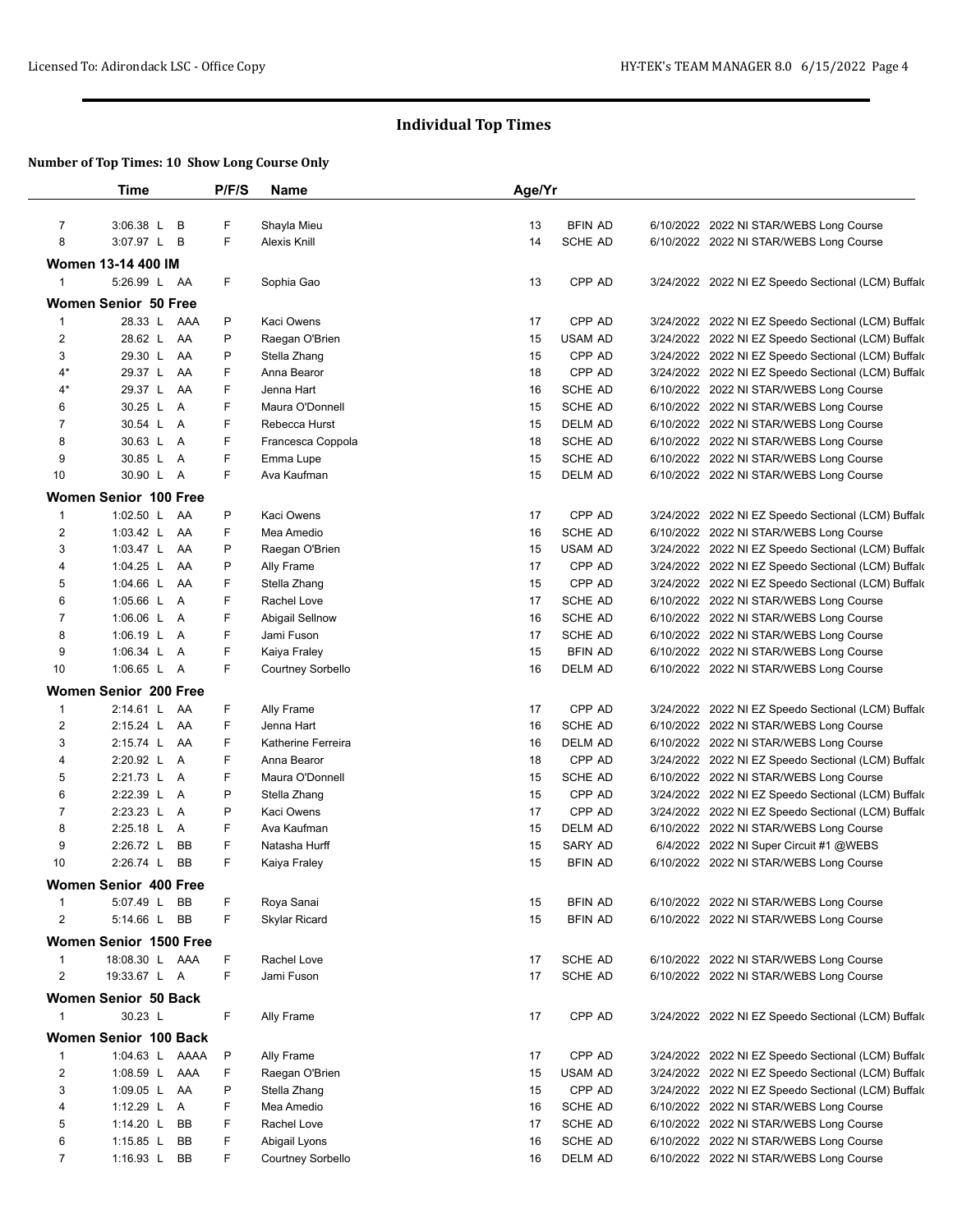|                         | Time                           | P/F/S | <b>Name</b>            | Age/Yr |                |                                                     |
|-------------------------|--------------------------------|-------|------------------------|--------|----------------|-----------------------------------------------------|
|                         |                                |       |                        |        |                |                                                     |
| 8                       | 1:17.27 L BB                   | F     | Valerie Tennyson       | 15     | SCHE AD        | 6/10/2022 2022 NI STAR/WEBS Long Course             |
| 9                       | 1:18.02 $L$<br>BB              | F     | Roya Sanai             | 15     | <b>BFIN AD</b> | 6/10/2022 2022 NI STAR/WEBS Long Course             |
| 10                      | 1:19.26 L BB                   | F     | Abigail Sellnow        | 16     | SCHE AD        | 6/10/2022 2022 NI STAR/WEBS Long Course             |
|                         | Women Senior 200 Back          |       |                        |        |                |                                                     |
| 1                       | 2:29.02 L AA                   | F     | Ally Frame             | 17     | CPP AD         | 3/24/2022 2022 NI EZ Speedo Sectional (LCM) Buffald |
| 2                       | 2:29.57 L AA                   | F     | Raegan O'Brien         | 15     | USAM AD        | 3/24/2022 2022 NI EZ Speedo Sectional (LCM) Buffald |
| 3                       | 2:29.65 L AA                   | F     | Stella Zhang           | 15     | CPP AD         | 3/24/2022 2022 NI EZ Speedo Sectional (LCM) Buffald |
| 4                       | 2:32.81 L<br>AA                | F     | Katherine Ferreira     | 16     | <b>DELM AD</b> | 6/10/2022 2022 NI STAR/WEBS Long Course             |
| 5                       | 2:40.01 L A                    | F     | Abigail Lyons          | 16     | SCHE AD        | 6/10/2022 2022 NI STAR/WEBS Long Course             |
| 6                       | 2:42.15 L<br>BB                | F     | Jacklyn Zenner         | 15     | SCHE AD        | 6/10/2022 2022 NI STAR/WEBS Long Course             |
| $\overline{7}$          | 2:42.42 L<br>BB                | F     | Emma Lupe              | 15     | SCHE AD        | 6/10/2022 2022 NI STAR/WEBS Long Course             |
| 8                       | 2:45.82 L<br>BB                | F     | Roya Sanai             | 15     | <b>BFIN AD</b> | 6/10/2022 2022 NI STAR/WEBS Long Course             |
| 9                       | 2:49.43 L BB                   | F     | Valerie Tennyson       | 15     | SCHE AD        | 6/10/2022 2022 NI STAR/WEBS Long Course             |
| 10                      | 2:58.42 L B                    | F     | Ava Krein              | 15     | SCHE AD        | 6/10/2022 2022 NI STAR/WEBS Long Course             |
|                         | <b>Women Senior 100 Breast</b> |       |                        |        |                |                                                     |
| $\mathbf{1}$            | 1:16.36 L AAA                  | F     | Kendall Gilbert        | 16     | CPP AD         | 3/24/2022 2022 NI EZ Speedo Sectional (LCM) Buffald |
| $\overline{\mathbf{c}}$ | 1:25.38 L BB                   | F     | Rebecca Hurst          | 15     | DELM AD        | 6/10/2022 2022 NI STAR/WEBS Long Course             |
| 3                       | 1:25.43 L<br>BB                | F     | Maura O'Donnell        | 15     | SCHE AD        | 6/10/2022 2022 NI STAR/WEBS Long Course             |
| 4                       | 1:26.93 L<br>BB                | F     | Abigail Lyons          | 16     | SCHE AD        | 6/10/2022 2022 NI STAR/WEBS Long Course             |
| 5                       | 1:31.67 L<br>BB                | F     | Jacklyn Zenner         | 15     | SCHE AD        | 6/10/2022 2022 NI STAR/WEBS Long Course             |
| 6                       | 1:32.03 L<br>BB                | F     | Roya Sanai             | 15     | <b>BFIN AD</b> | 6/10/2022 2022 NI STAR/WEBS Long Course             |
| 7                       | 1:37.66 L B                    | F     | Emma Lindecke          | 18     | EELS AD        | 5/21/2022 2022 MR SSC TYR A-May-Zing Races          |
| 8                       | 1:49.75 L                      | F     | Jacqueline Horsch      | 15     | SCHE AD        | 6/10/2022 2022 NI STAR/WEBS Long Course             |
|                         |                                |       |                        |        |                |                                                     |
|                         | <b>Women Senior 200 Breast</b> |       |                        |        |                |                                                     |
| $\mathbf{1}$            | 2:48.06 L AAA                  | F     | <b>Kendall Gilbert</b> | 16     | CPP AD         | 3/24/2022 2022 NI EZ Speedo Sectional (LCM) Buffald |
| 2                       | 2:52.52 L AA                   | F     | Jami Fuson             | 17     | SCHE AD        | 6/10/2022 2022 NI STAR/WEBS Long Course             |
| 3                       | 3:00.24 L A                    | F     | Mea Amedio             | 16     | SCHE AD        | 6/10/2022 2022 NI STAR/WEBS Long Course             |
| 4                       | 3:04.14 L A                    | F     | Abigail Lyons          | 16     | SCHE AD        | 6/10/2022 2022 NI STAR/WEBS Long Course             |
| 5                       | 3:08.28 L BB                   | F     | Rebecca Hurst          | 15     | DELM AD        | 6/10/2022 2022 NI STAR/WEBS Long Course             |
| 6                       | 3:22.02 L B                    | F     | Ava Kaufman            | 15     | DELM AD        | 6/10/2022 2022 NI STAR/WEBS Long Course             |
|                         | Women Senior 100 Fly           |       |                        |        |                |                                                     |
| $\mathbf{1}$            | 1:12.70 L A                    | F     | Abigail Sellnow        | 16     | SCHE AD        | 6/10/2022 2022 NI STAR/WEBS Long Course             |
| $\overline{c}$          | 1:12.85 L BB                   | F     | Francesca Coppola      | 18     | SCHE AD        | 6/10/2022 2022 NI STAR/WEBS Long Course             |
| 3                       | 1:14.91 L<br>BB                | F     | <b>Skylar Ricard</b>   | 15     | BFIN AD        | 6/10/2022 2022 NI STAR/WEBS Long Course             |
| 4                       | 1:16.14 L<br>BB                | F     | Ava Kaufman            | 15     | DELM AD        | 6/10/2022 2022 NI STAR/WEBS Long Course             |
| 5                       | 1:17.39 L<br>BB                | F     | Kaiya Fraley           | 15     | <b>BFIN AD</b> | 6/10/2022 2022 NI STAR/WEBS Long Course             |
| 6                       | BB<br>1:18.87 L                | F     | Valerie Tennyson       | 15     | SCHE AD        | 6/10/2022 2022 NI STAR/WEBS Long Course             |
| 7                       | 1:26.38 L                      | F     | Julia Boyle            | 16     | SCHE AD        | 6/10/2022 2022 NI STAR/WEBS Long Course             |
|                         | Women Senior 200 Fly           |       |                        |        |                |                                                     |
| 1                       | 2:35.22 L A                    | F     | Jenna Hart             | 16     | SCHE AD        | 6/10/2022 2022 NI STAR/WEBS Long Course             |
| $\overline{c}$          | 2:44.78 L BB                   | F     | <b>Skylar Ricard</b>   | 15     | <b>BFIN AD</b> | 6/10/2022 2022 NI STAR/WEBS Long Course             |
| 3                       | 2:48.50 L BB                   | F     | Ava Kaufman            | 15     | DELM AD        | 6/10/2022 2022 NI STAR/WEBS Long Course             |
| 4                       | 2:55.05 L B                    | F     | Francesca Coppola      | 18     | SCHE AD        | 6/10/2022 2022 NI STAR/WEBS Long Course             |
| 5                       | 2:59.28 L B                    | F     | Kayleigh Bigwarfe      | 17     | DELM AD        | 6/10/2022 2022 NI STAR/WEBS Long Course             |
|                         | Women Senior 200 IM            |       |                        |        |                |                                                     |
| 1                       | 2:30.79 L AAA                  | F     | Katherine Ferreira     | 16     | DELM AD        | 6/10/2022 2022 NI STAR/WEBS Long Course             |
| 2                       | 2:32.79 L AA                   | P     | <b>Kendall Gilbert</b> | 16     | CPP AD         | 3/24/2022 2022 NI EZ Speedo Sectional (LCM) Buffald |
| 3                       | 2:45.51 L<br>BB                | F     | Ava Kaufman            | 15     | DELM AD        | 6/10/2022 2022 NI STAR/WEBS Long Course             |
| 4                       | 2:46.08 L<br>BB                | F     | Valerie Tennyson       | 15     | SCHE AD        | 6/10/2022 2022 NI STAR/WEBS Long Course             |
| 5                       | 2:48.42 L<br>BB                | F     | Abigail Lyons          | 16     | SCHE AD        | 6/10/2022 2022 NI STAR/WEBS Long Course             |
| 6                       | 2:49.27 L<br>BB                | F     | Jacklyn Zenner         | 15     | SCHE AD        | 6/10/2022 2022 NI STAR/WEBS Long Course             |
| 7                       | 2:49.28 L<br>BB                | F     | Rebecca Hurst          | 15     | DELM AD        | 6/10/2022 2022 NI STAR/WEBS Long Course             |
| 8                       | $2:52.68$ L<br>BB              | F.    | Emma Lupe              | 15     | SCHE AD        | 6/10/2022 2022 NI STAR/WEBS Long Course             |
| 9                       | $2:53.36$ L<br>BB              | F     | Kaiya Fraley           | 15     | <b>BFIN AD</b> | 6/10/2022 2022 NI STAR/WEBS Long Course             |
|                         |                                |       |                        |        |                |                                                     |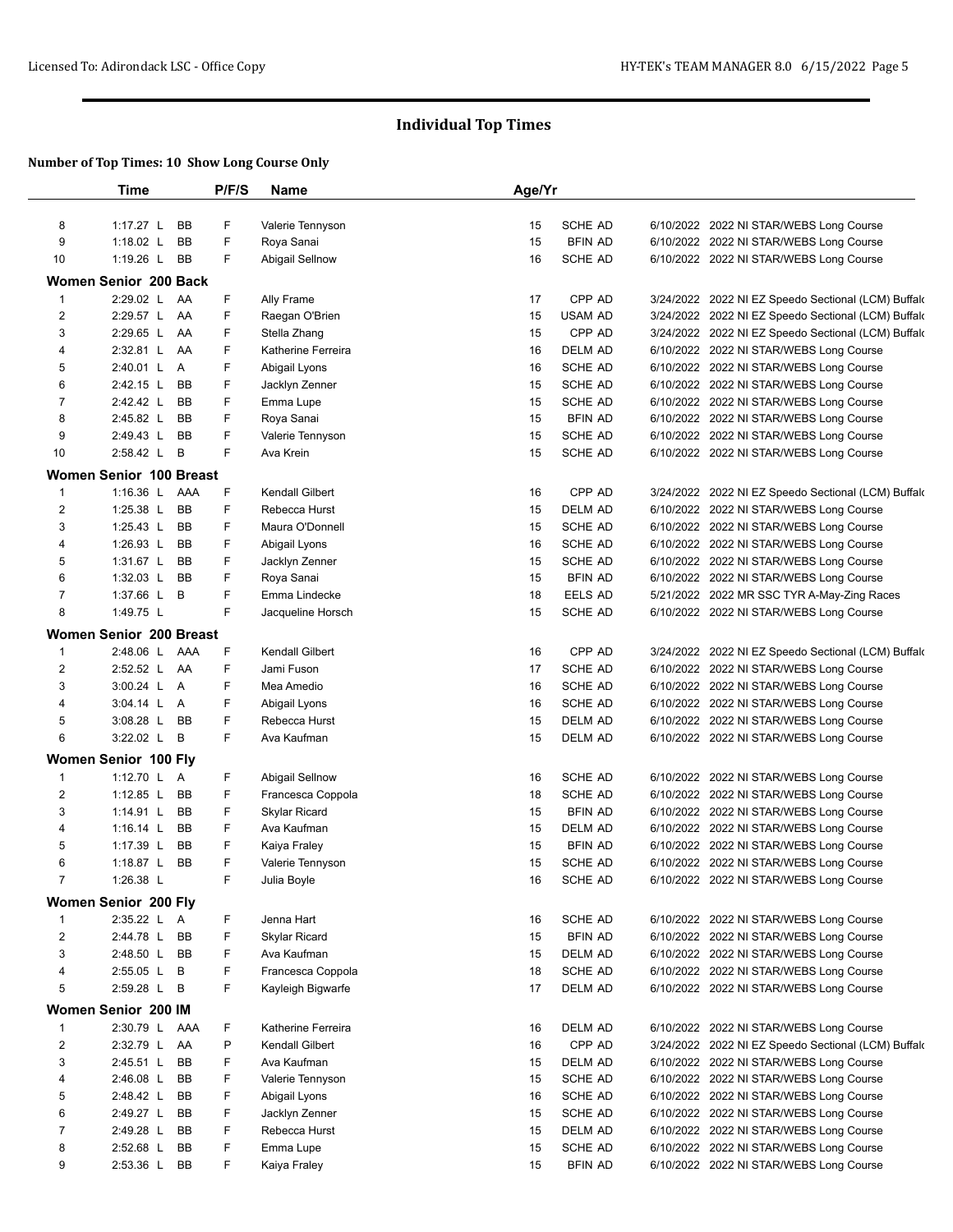|                | <b>Time</b>                             | P/F/S           | <b>Name</b>     | Age/Yr |                |                                                     |
|----------------|-----------------------------------------|-----------------|-----------------|--------|----------------|-----------------------------------------------------|
| 10             | 3:08.44 L B                             | F               | Ava Krein       | 15     | <b>SCHE AD</b> | 6/10/2022 2022 NI STAR/WEBS Long Course             |
|                | Women Senior 400 IM                     |                 |                 |        |                |                                                     |
| $\mathbf{1}$   | 5:32.58 L AA                            | F               | Kendall Gilbert | 16     | CPP AD         | 3/24/2022 2022 NI EZ Speedo Sectional (LCM) Buffald |
|                | <b>Men 9-10 50 Free</b>                 |                 |                 |        |                |                                                     |
| $\mathbf{1}$   | 38.83 L                                 | F<br>BB         | Benjamin Fay    | 10     | SCHE AD        | 6/10/2022 2022 NI STAR/WEBS Long Course             |
| $\overline{2}$ | 39.47 L                                 | F.<br><b>BB</b> | Cameron Konnor  | 10     | SCHE AD        | 6/10/2022 2022 NI STAR/WEBS Long Course             |
|                | <b>Men 9-10 100 Free</b>                |                 |                 |        |                |                                                     |
| $\mathbf{1}$   | 1:22.51 $L$                             | F<br><b>BB</b>  | Benjamin Fay    | 10     | SCHE AD        | 6/10/2022 2022 NI STAR/WEBS Long Course             |
|                | <b>Men 9-10 200 Free</b>                |                 |                 |        |                |                                                     |
| 1              | $3:10.28$ L                             | F<br><b>BB</b>  | Cameron Konnor  | 10     | <b>SCHE AD</b> | 6/10/2022 2022 NI STAR/WEBS Long Course             |
|                | <b>Men 9-10 50 Back</b>                 |                 |                 |        |                |                                                     |
| $\mathbf{1}$   | 45.57 L                                 | BB<br>F         | Benjamin Fay    | 10     | <b>SCHE AD</b> | 6/10/2022 2022 NI STAR/WEBS Long Course             |
|                |                                         |                 |                 |        |                |                                                     |
| $\mathbf{1}$   | <b>Men 9-10 100 Back</b><br>1:33.26 $L$ | F<br><b>BB</b>  | Benjamin Fay    | 10     | SCHE AD        | 6/10/2022 2022 NI STAR/WEBS Long Course             |
| 2              | 1:35.72 $L$                             | F.<br>BB        | Cameron Konnor  | 10     | <b>SCHE AD</b> | 6/10/2022 2022 NI STAR/WEBS Long Course             |
|                |                                         |                 |                 |        |                |                                                     |
|                | <b>Men 9-10 50 Breast</b>               |                 |                 |        |                |                                                     |
| $\mathbf{1}$   | 54.83 L B                               | F               | Benjamin Fay    | 10     | <b>SCHE AD</b> | 6/10/2022 2022 NI STAR/WEBS Long Course             |
|                | <b>Men 9-10 100 Breast</b>              |                 |                 |        |                |                                                     |
| 1              | 2:01.91 L B                             | F               | Benjamin Fay    | 10     | <b>SCHE AD</b> | 6/10/2022 2022 NI STAR/WEBS Long Course             |
|                | Men 9-10 50 Fly                         |                 |                 |        |                |                                                     |
| $\mathbf{1}$   | 42.06 L                                 | F<br>BB         | Benjamin Fay    | 10     | SCHE AD        | 6/10/2022 2022 NI STAR/WEBS Long Course             |
|                | Men 9-10 100 Fly                        |                 |                 |        |                |                                                     |
| $\mathbf{1}$   | 1:31.93 L A                             | F               | Benjamin Fay    | 10     | SCHE AD        | 6/10/2022 2022 NI STAR/WEBS Long Course             |
| 2              | 1:51.51 L B                             | F               | Cameron Konnor  | 10     | <b>SCHE AD</b> | 6/10/2022 2022 NI STAR/WEBS Long Course             |
|                | Men 9-10 200 IM                         |                 |                 |        |                |                                                     |
| $\mathbf{1}$   | $3:31.29$ L                             | F<br><b>BB</b>  | Cameron Konnor  | 10     | SCHE AD        | 6/10/2022 2022 NI STAR/WEBS Long Course             |
|                | Men 11-12 50 Free                       |                 |                 |        |                |                                                     |
| $\mathbf{1}$   | 30.08 L AA                              | F               | Grant O'Keeffe  | 12     | SCHE AD        | 6/10/2022 2022 NI STAR/WEBS Long Course             |
| $\overline{c}$ | 31.16 L A                               | F               | Yuan Tong       | 12     | SCHE AD        | 6/10/2022 2022 NI STAR/WEBS Long Course             |
| 3              | 31.57 L A                               | F               | Charles Bewlay  | 12     | SCHE AD        | 6/10/2022 2022 NI STAR/WEBS Long Course             |
| 4              | 32.61 L                                 | F<br>BB         | Jude Jerome     | 11     | <b>USAM AD</b> | 6/4/2022 2022 NI Super Circuit #1 @WEBS             |
| 5              | 33.60 L                                 | F.<br><b>BB</b> | Magnus Lohse    | 12     | SARY AD        | 6/4/2022 2022 NI Super Circuit #1 @WEBS             |
|                | Men 11-12 100 Free                      |                 |                 |        |                |                                                     |
| $\mathbf{1}$   | 1:04.56 L AA                            | F               | Grant O'Keeffe  | 12     | <b>SCHE AD</b> | 6/10/2022 2022 NI STAR/WEBS Long Course             |
| 2              | 1:08.16 L A                             | F               | Yuan Tong       | 12     | <b>SCHE AD</b> | 6/10/2022 2022 NI STAR/WEBS Long Course             |
| 3              | 1:11.30 L BB                            | F               | Charles Bewlay  | 12     | SCHE AD        | 6/10/2022 2022 NI STAR/WEBS Long Course             |
|                | Men 11-12 200 Free                      |                 |                 |        |                |                                                     |
| $\mathbf{1}$   | 2:21.52 L AA                            | F               | Grant O'Keeffe  | 12     | SCHE AD        | 6/10/2022 2022 NI STAR/WEBS Long Course             |
| 2              | 2:38.38 L                               | F<br>BB         | Charles Bewlay  | 12     | SCHE AD        | 6/10/2022 2022 NI STAR/WEBS Long Course             |
| 3              | 2:44.33 L                               | F<br>BB         | Magnus Lohse    | 12     | SARY AD        | 6/4/2022 2022 NI Super Circuit #1 @WEBS             |
|                | Men 11-12 50 Back                       |                 |                 |        |                |                                                     |
| 1              | 34.33 L AA                              | F               | Grant O'Keeffe  | 12     | SCHE AD        | 6/10/2022 2022 NI STAR/WEBS Long Course             |
| $\overline{2}$ | 35.78 L A                               | F               | Yuan Tong       | 12     | SCHE AD        | 6/10/2022 2022 NI STAR/WEBS Long Course             |
| 3              | 39.41 L                                 | F<br>BB         | Charles Bewlay  | 12     | SCHE AD        | 6/10/2022 2022 NI STAR/WEBS Long Course             |
|                | Men 11-12 100 Back                      |                 |                 |        |                |                                                     |
| 1              | 1:18.23 L A                             | F               | Yuan Tong       | 12     | SCHE AD        | 6/10/2022 2022 NI STAR/WEBS Long Course             |
| $\overline{2}$ | 1:22.17 L BB                            | F               | Charles Bewlay  | 12     | SCHE AD        | 6/10/2022 2022 NI STAR/WEBS Long Course             |
| 3              | 1:25.93 L BB                            | F               | Jude Jerome     | 11     | <b>USAM AD</b> | 6/4/2022 2022 NI Super Circuit #1 @WEBS             |
|                | Men 11-12 200 Back                      |                 |                 |        |                |                                                     |
| $\mathbf{1}$   | 2:37.60 L AA                            | F               | Grant O'Keeffe  | 12     | SCHE AD        | 6/10/2022 2022 NI STAR/WEBS Long Course             |
|                |                                         |                 |                 |        |                |                                                     |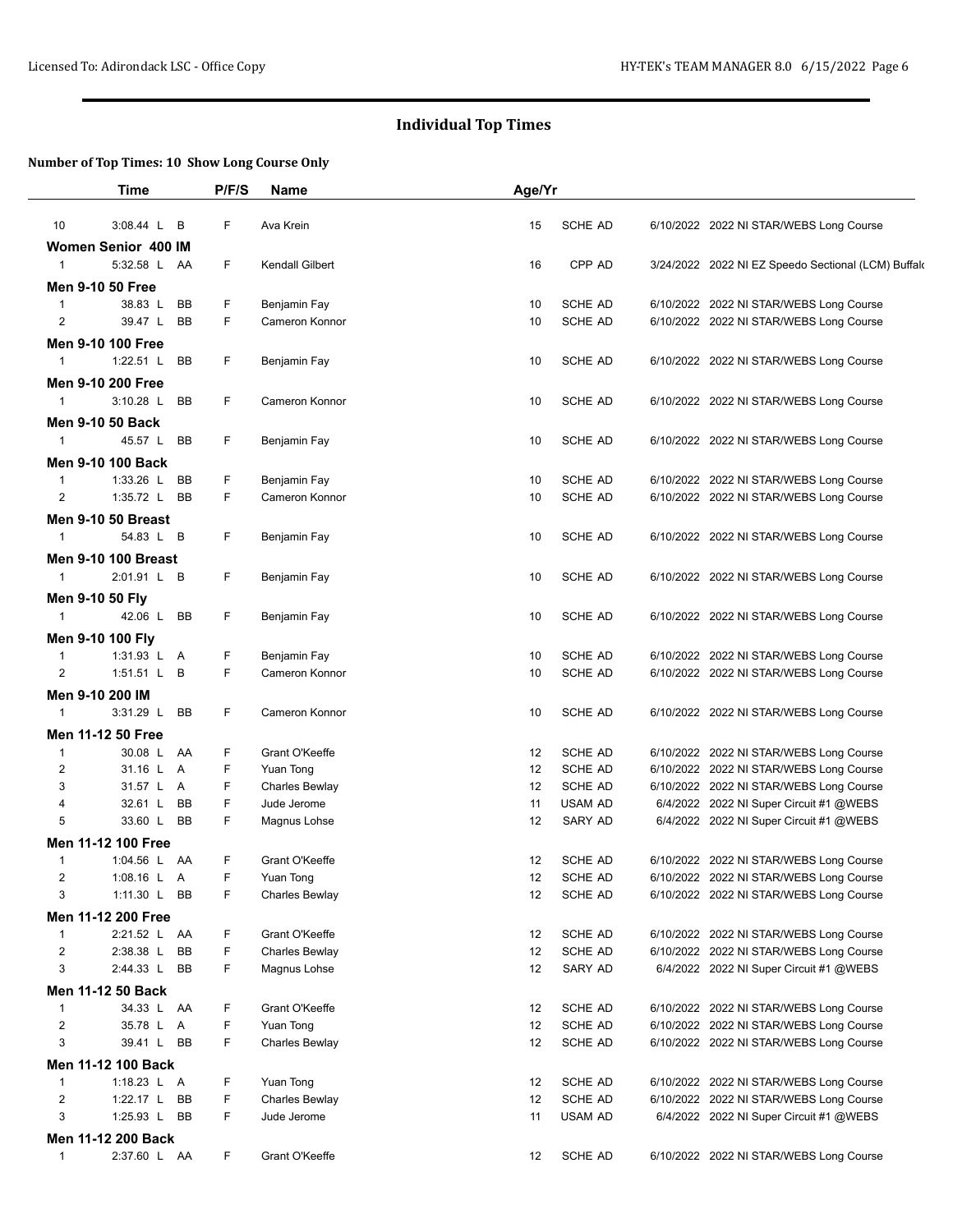|                     | <b>Time</b>                             | P/F/S  | Name                             | Age/Yr   |                           |                                                                                    |
|---------------------|-----------------------------------------|--------|----------------------------------|----------|---------------------------|------------------------------------------------------------------------------------|
|                     |                                         |        |                                  |          |                           |                                                                                    |
| $\mathbf{1}$        | <b>Men 11-12 50 Breast</b><br>41.28 L A | F      | Yuan Tong                        | 12       | SCHE AD                   | 6/10/2022 2022 NI STAR/WEBS Long Course                                            |
|                     | <b>Men 11-12 100 Breast</b>             |        |                                  |          |                           |                                                                                    |
| $\mathbf{1}$        | 1:25.18 L AA                            | F      | Grant O'Keeffe                   | 12       | SCHE AD                   | 6/10/2022 2022 NI STAR/WEBS Long Course                                            |
| $\overline{2}$      | 1:30.12 L A                             | F      | Yuan Tong                        | 12       | SCHE AD                   | 6/10/2022 2022 NI STAR/WEBS Long Course                                            |
|                     |                                         |        |                                  |          |                           |                                                                                    |
|                     | Men 11-12 50 Fly<br>30.66 L AAA         |        |                                  |          | SCHE AD                   |                                                                                    |
| 1<br>$\overline{2}$ | 34.24 L A                               | F<br>F | Grant O'Keeffe<br>Charles Bewlay | 12<br>12 | SCHE AD                   | 6/10/2022 2022 NI STAR/WEBS Long Course<br>6/10/2022 2022 NI STAR/WEBS Long Course |
| 3                   | 34.46 L A                               | F      | Yuan Tong                        | 12       | SCHE AD                   | 6/10/2022 2022 NI STAR/WEBS Long Course                                            |
| 4                   | 40.73 L B                               | F      | Jude Jerome                      | 11       | <b>USAM AD</b>            | 6/4/2022 2022 NI Super Circuit #1 @WEBS                                            |
| 5                   | 43.24 L                                 | F      | Magnus Lohse                     | 12       | SARY AD                   | 6/4/2022 2022 NI Super Circuit #1 @WEBS                                            |
|                     |                                         |        |                                  |          |                           |                                                                                    |
| 1                   | Men 11-12 100 Fly<br>1:16.77 $L$ A      | F      | Charles Bewlay                   | 12       | <b>SCHE AD</b>            | 6/10/2022 2022 NI STAR/WEBS Long Course                                            |
| 2                   | 1:21.21 $L$<br><b>BB</b>                | F      | Yuan Tong                        | 12       | SCHE AD                   | 6/10/2022 2022 NI STAR/WEBS Long Course                                            |
|                     |                                         |        |                                  |          |                           |                                                                                    |
|                     | Men 11-12 200 Fly                       |        |                                  |          |                           |                                                                                    |
| $\mathbf{1}$        | 2:32.05 L AAA                           | F      | Grant O'Keeffe                   | 12       | <b>SCHE AD</b>            | 6/10/2022 2022 NI STAR/WEBS Long Course                                            |
|                     | Men 11-12 200 IM                        |        |                                  |          |                           |                                                                                    |
| $\mathbf{1}$        | $2:35.14$ L<br>AAA                      | F      | Grant O'Keeffe                   | 12       | <b>SCHE AD</b>            | 6/10/2022 2022 NI STAR/WEBS Long Course                                            |
| 2                   | $2:54.01$ L<br><b>BB</b>                | F      | Charles Bewlay                   | 12       | SCHE AD                   | 6/10/2022 2022 NI STAR/WEBS Long Course                                            |
|                     | Men 13-14 50 Free                       |        |                                  |          |                           |                                                                                    |
| $\mathbf{1}$        | 26.35 L<br>AAA                          | F      | Isak Brkanovic                   | 14       | DELM AD                   | 6/10/2022 2022 NI STAR/WEBS Long Course                                            |
| $\overline{2}$      | 27.54 L<br>AA                           | P      | Christian Jerome                 | 13       | <b>USAM AD</b>            | 3/24/2022 2022 NI EZ Speedo Sectional (LCM) Buffald                                |
| 3                   | 27.71 L AA                              | F      | Xhayne Epperson                  | 14       | SCHE AD                   | 6/10/2022 2022 NI STAR/WEBS Long Course                                            |
| 4                   | 27.97 L<br>AA                           | F      | Ya'ir Sasson                     | 14       | <b>DELM AD</b>            | 6/10/2022 2022 NI STAR/WEBS Long Course                                            |
| 5                   | 28.01 L<br>AA                           | F      | Jacob Hershberg                  | 14       | <b>DELM AD</b>            | 6/10/2022 2022 NI STAR/WEBS Long Course                                            |
| 6                   | 28.75 L A                               | F      | Rowan Karaca                     | 14       | SCHE AD                   | 6/10/2022 2022 NI STAR/WEBS Long Course                                            |
| $\overline{7}$      | 30.35 L<br><b>BB</b>                    | F      | John Gregory                     | 14       | SCHE AD                   | 6/10/2022 2022 NI STAR/WEBS Long Course                                            |
| 8                   | 30.42 L<br><b>BB</b>                    | F      | Luke Splendido                   | 14       | SCHE AD                   | 6/10/2022 2022 NI STAR/WEBS Long Course                                            |
| 9                   | 35.85 L                                 | F      | <b>Benjamin Priestley</b>        | 14       | SCHE AD                   | 6/10/2022 2022 NI STAR/WEBS Long Course                                            |
|                     | Men 13-14 100 Free                      |        |                                  |          |                           |                                                                                    |
| $\mathbf{1}$        | 59.25 L AA                              | P      | Christian Jerome                 | 13       | <b>USAM AD</b>            | 3/24/2022 2022 NI EZ Speedo Sectional (LCM) Buffald                                |
| 2                   | 59.69 L AA                              | F      | Isak Brkanovic                   | 14       | DELM AD                   | 6/10/2022 2022 NI STAR/WEBS Long Course                                            |
| 3                   | 1:02.89 L A                             | F<br>F | Xhayne Epperson                  | 14       | SCHE AD<br><b>DELM AD</b> | 6/10/2022 2022 NI STAR/WEBS Long Course                                            |
| 4<br>5              | 1:02.99 L A<br>1:03.14 L A              | F      | Jacob Hershberg<br>Ya'ir Sasson  | 14<br>14 | DELM AD                   | 6/10/2022 2022 NI STAR/WEBS Long Course<br>6/10/2022 2022 NI STAR/WEBS Long Course |
| 6                   | 1:27.37 L                               | F      | <b>Benjamin Priestley</b>        | 14       | <b>SCHE AD</b>            | 6/10/2022 2022 NI STAR/WEBS Long Course                                            |
|                     |                                         |        |                                  |          |                           |                                                                                    |
|                     | Men 13-14 200 Free                      |        |                                  |          |                           |                                                                                    |
| 1<br>2              | 2:10.55 L AA<br>2:17.67 L A             | P<br>F | Christian Jerome                 | 13       | USAM AD<br><b>DELM AD</b> | 3/24/2022 2022 NI EZ Speedo Sectional (LCM) Buffald                                |
| 3                   | 2:18.44 L A                             | F      | Ya'ir Sasson<br>John Gregory     | 14<br>14 | SCHE AD                   | 6/10/2022 2022 NI STAR/WEBS Long Course<br>6/10/2022 2022 NI STAR/WEBS Long Course |
| 4                   | 2:18.53 L A                             | F      | Rowan Karaca                     | 14       | SCHE AD                   | 6/10/2022 2022 NI STAR/WEBS Long Course                                            |
| 5                   | 2:26.15 L BB                            | F      | Xhayne Epperson                  | 14       | SCHE AD                   | 6/10/2022 2022 NI STAR/WEBS Long Course                                            |
| 6                   | 3:18.34 L                               | F      | <b>Benjamin Priestley</b>        | 14       | SCHE AD                   | 6/10/2022 2022 NI STAR/WEBS Long Course                                            |
|                     | Men 13-14 400 Free                      |        |                                  |          |                           |                                                                                    |
| 1                   | 4:43.58 L AA                            | P      | Christian Jerome                 | 13       | <b>USAM AD</b>            | 3/24/2022 2022 NI EZ Speedo Sectional (LCM) Buffald                                |
| 2                   | 4:53.49 L A                             | F      | Rowan Karaca                     | 14       | <b>SCHE AD</b>            | 6/10/2022 2022 NI STAR/WEBS Long Course                                            |
|                     |                                         |        |                                  |          |                           |                                                                                    |
|                     | Men 13-14 100 Back                      |        |                                  |          |                           |                                                                                    |
| 1                   | 1:08.23 L AA                            | F      | Jacob Hershberg                  | 14       | DELM AD                   | 6/10/2022 2022 NI STAR/WEBS Long Course                                            |
| 2<br>3              | 1:08.89 L AA<br>BB                      | F<br>F | Ewan Izzard<br>Ya'ir Sasson      | 14       | DELM AD<br>DELM AD        | 6/10/2022 2022 NI STAR/WEBS Long Course                                            |
| 4                   | 1:14.31 $L$<br>1:14.54 $L$<br>BB        | F      | Xhayne Epperson                  | 14<br>14 | SCHE AD                   | 6/10/2022 2022 NI STAR/WEBS Long Course<br>6/10/2022 2022 NI STAR/WEBS Long Course |
| 5                   | 1:55.48 L                               | F      | <b>Benjamin Priestley</b>        | 14       | SCHE AD                   | 6/10/2022 2022 NI STAR/WEBS Long Course                                            |
|                     |                                         |        |                                  |          |                           |                                                                                    |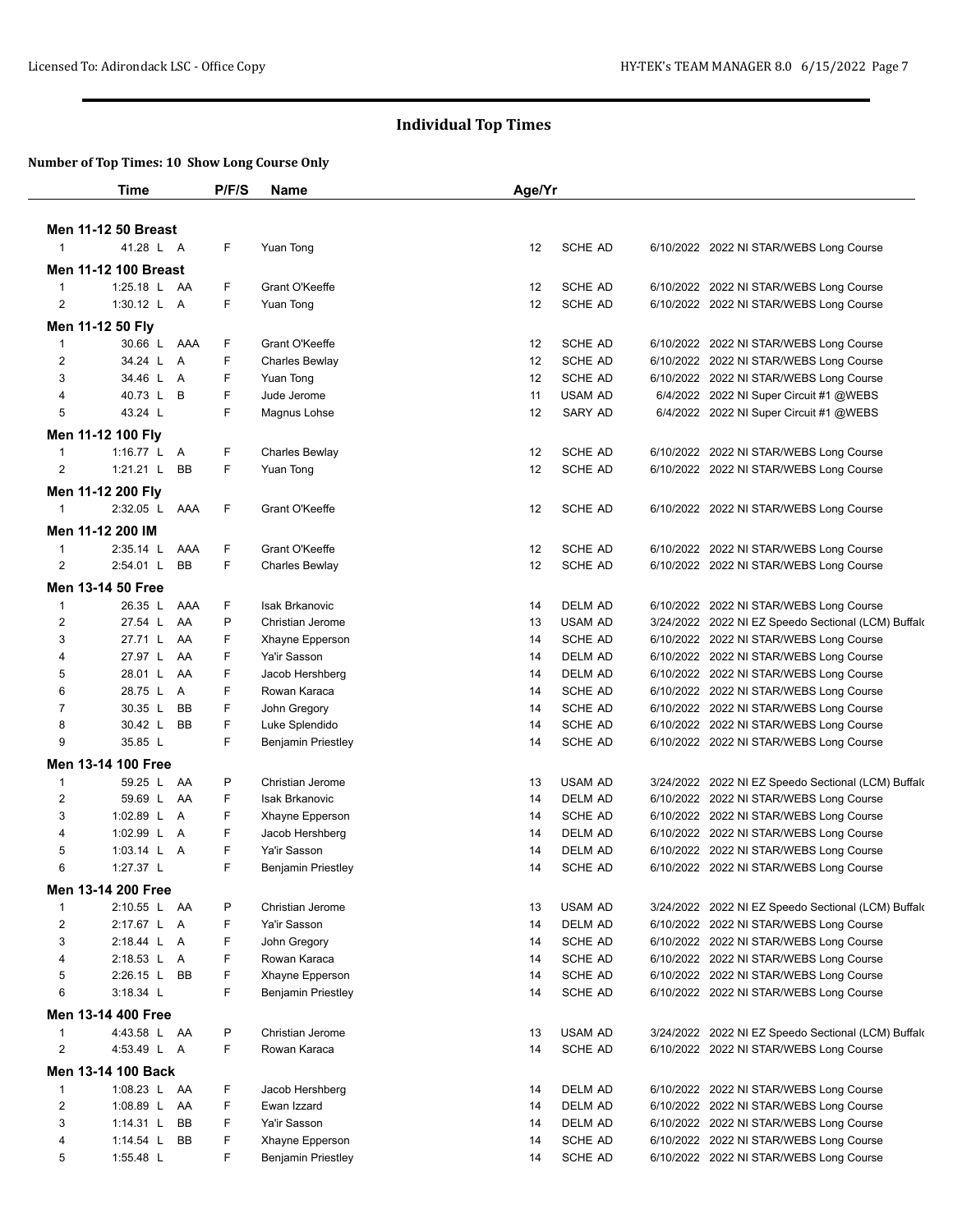|                              | <b>Time</b>                           | P/F/S  | <b>Name</b>                              | Age/Yr   |                           |                                                                                    |
|------------------------------|---------------------------------------|--------|------------------------------------------|----------|---------------------------|------------------------------------------------------------------------------------|
|                              |                                       |        |                                          |          |                           |                                                                                    |
| 1                            | Men 13-14 200 Back<br>2:27.73 L AA    | F      | Jacob Hershberg                          | 14       | <b>DELM AD</b>            | 6/10/2022 2022 NI STAR/WEBS Long Course                                            |
| 2                            | 2:28.35 L<br>AA                       | F      | Ewan Izzard                              | 14       | <b>DELM AD</b>            | 6/10/2022 2022 NI STAR/WEBS Long Course                                            |
| 3                            | 2:38.38 L<br><b>BB</b>                | F      | Ya'ir Sasson                             | 14       | <b>DELM AD</b>            | 6/10/2022 2022 NI STAR/WEBS Long Course                                            |
|                              | <b>Men 13-14 100 Breast</b>           |        |                                          |          |                           |                                                                                    |
| 1                            | 1:14.41 L AAA                         | F      | Isak Brkanovic                           | 14       | <b>DELM AD</b>            | 6/10/2022 2022 NI STAR/WEBS Long Course                                            |
| 2                            | $1:23.10$ L<br><b>BB</b>              | F      | Ewan Izzard                              | 14       | <b>DELM AD</b>            | 6/10/2022 2022 NI STAR/WEBS Long Course                                            |
| 3                            | 1:23.38 L BB                          | F      | Luke Splendido                           | 14       | <b>SCHE AD</b>            | 6/10/2022 2022 NI STAR/WEBS Long Course                                            |
| 4                            | 1:29.25 $L$<br>B                      | F      | Jacob Hershberg                          | 14       | <b>DELM AD</b>            | 6/10/2022 2022 NI STAR/WEBS Long Course                                            |
|                              | <b>Men 13-14 200 Breast</b>           |        |                                          |          |                           |                                                                                    |
| $\mathbf{1}$                 | 2:43.44 L AA                          | F      | <b>Isak Brkanovic</b>                    | 14       | <b>DELM AD</b>            | 6/10/2022 2022 NI STAR/WEBS Long Course                                            |
|                              | Men 13-14 50 Fly                      |        |                                          |          |                           |                                                                                    |
| 1                            | 27.52 L                               | F      | Christian Jerome                         | 13       | <b>USAM AD</b>            |                                                                                    |
|                              |                                       |        |                                          |          |                           | 6/4/2022 2022 NI Super Circuit #1 @WEBS                                            |
|                              | Men 13-14 100 Fly                     |        |                                          |          |                           |                                                                                    |
| 1                            | 1:00.83 L AAAA                        | F      | Christian Jerome                         | 13       | <b>USAM AD</b>            | 3/24/2022 2022 NI EZ Speedo Sectional (LCM) Buffald                                |
| 2                            | 1:07.71 L A                           | F      | Jacob Hershberg                          | 14       | <b>DELM AD</b>            | 6/10/2022 2022 NI STAR/WEBS Long Course                                            |
| 3                            | 1:11.05 $L$<br><b>BB</b>              | F      | Ya'ir Sasson                             | 14       | <b>DELM AD</b>            | 6/10/2022 2022 NI STAR/WEBS Long Course                                            |
| 4                            | 1:12.90 $L$<br><b>BB</b><br><b>BB</b> | F<br>F | Xhayne Epperson                          | 14       | <b>SCHE AD</b>            | 6/10/2022 2022 NI STAR/WEBS Long Course<br>6/10/2022 2022 NI STAR/WEBS Long Course |
| 5<br>6                       | 1:14.17 $L$<br>2:05.66 L              | F      | Ewan Izzard<br><b>Benjamin Priestley</b> | 14<br>14 | DELM AD<br><b>SCHE AD</b> | 6/10/2022 2022 NI STAR/WEBS Long Course                                            |
|                              |                                       |        |                                          |          |                           |                                                                                    |
|                              | Men 13-14 200 Fly                     |        |                                          |          |                           |                                                                                    |
| $\mathbf{1}$                 | 2:19.74 L AAA                         | P      | Christian Jerome                         | 13       | <b>USAM AD</b>            | 3/24/2022 2022 NI EZ Speedo Sectional (LCM) Buffald                                |
|                              | Men 13-14 200 IM                      |        |                                          |          |                           |                                                                                    |
| 1                            | 2:29.57 L AA                          | F      | <b>Isak Brkanovic</b>                    | 14       | <b>DELM AD</b>            | 6/10/2022 2022 NI STAR/WEBS Long Course                                            |
| 2                            | 2:32.01 L A                           | P      | Christian Jerome                         | 13       | <b>USAM AD</b>            | 3/24/2022 2022 NI EZ Speedo Sectional (LCM) Buffald                                |
| 3                            | 2:34.61 L A                           | F      | Ewan Izzard                              | 14       | <b>DELM AD</b>            | 6/10/2022 2022 NI STAR/WEBS Long Course                                            |
| 4                            | 2:35.20 L A                           | F      | Jacob Hershberg                          | 14       | <b>DELM AD</b>            | 6/10/2022 2022 NI STAR/WEBS Long Course                                            |
| 5                            | 2:38.69 L BB                          | F      | Rowan Karaca                             | 14       | <b>SCHE AD</b>            | 6/10/2022 2022 NI STAR/WEBS Long Course                                            |
| 6                            | 2:44.50 L<br><b>BB</b>                | F      | Luke Splendido                           | 14       | <b>SCHE AD</b>            | 6/10/2022 2022 NI STAR/WEBS Long Course                                            |
| $\overline{7}$<br>8          | 2:44.52 L<br><b>BB</b>                | F<br>F | Xhayne Epperson                          | 14       | <b>SCHE AD</b>            | 6/10/2022 2022 NI STAR/WEBS Long Course                                            |
|                              | 4:08.08 L                             |        | <b>Benjamin Priestley</b>                | 14       | <b>SCHE AD</b>            | 6/10/2022 2022 NI STAR/WEBS Long Course                                            |
|                              | Men 13-14 400 IM                      |        |                                          |          |                           |                                                                                    |
| 1                            | 5:33.26 L A                           | F      | Ewan Izzard                              | 14       | DELM AD                   | 6/10/2022 2022 NI STAR/WEBS Long Course                                            |
|                              | <b>Men Senior 50 Free</b>             |        |                                          |          |                           |                                                                                    |
| 1                            | 25.19 L AAA                           | F      | Samuel Brown                             | 18       | UN AD                     | 6/10/2022 2022 NI STAR/WEBS Long Course                                            |
| 2                            | 26.02 L AA                            | F      | Brayden Henkel                           | 16       | UN AD                     | 6/10/2022 2022 NI STAR/WEBS Long Course                                            |
| 3                            | 27.51 L A                             | F      | Finnegan McFarland                       | 16       | <b>BFIN AD</b>            | 6/10/2022 2022 NI STAR/WEBS Long Course                                            |
| 4                            | 27.60 L A                             | F      | Nathanial Andersen                       | 17       | EELS AD                   | 5/21/2022 2022 MR SSC TYR A-May-Zing Races                                         |
| 5                            | 27.64 L A                             | F      | Vincent Coppola                          | 16       | SCHE AD<br><b>DELM AD</b> | 6/10/2022 2022 NI STAR/WEBS Long Course                                            |
| 6<br>$\boldsymbol{7}$        | 27.82 L<br>28.36 L<br>BB              | F<br>F | Benjamin Brkanovic<br>Luke Goodspeed     | 19<br>16 | SCHE AD                   | 6/10/2022 2022 NI STAR/WEBS Long Course                                            |
| 8                            | 28.48 L<br>BB                         | F      | Mason Cartier                            | 16       | SARY AD                   | 6/10/2022 2022 NI STAR/WEBS Long Course<br>6/4/2022 2022 NI Super Circuit #1 @WEBS |
| 9                            | 28.59 L<br>BB                         | F      | Hannes Lohse                             | 16       | SARY AD                   | 6/4/2022 2022 NI Super Circuit #1 @WEBS                                            |
| 10                           | 29.14 L<br>BB                         | F      | Joshua Kaufman                           | 16       | <b>DELM AD</b>            | 6/10/2022 2022 NI STAR/WEBS Long Course                                            |
|                              | <b>Men Senior 100 Free</b>            |        |                                          |          |                           |                                                                                    |
|                              |                                       |        |                                          |          |                           |                                                                                    |
| 1                            | 55.82 L AA                            | F      | Samuel Brown                             | 18       | UN AD                     | 6/10/2022 2022 NI STAR/WEBS Long Course                                            |
| $\overline{\mathbf{c}}$<br>3 | 58.01 L AA<br>58.31 L AA              | F<br>F | Vincent Coppola                          | 16       | SCHE AD                   | 6/10/2022 2022 NI STAR/WEBS Long Course                                            |
| 4                            | 1:00.53 L A                           | F      | Finnegan McFarland                       | 16<br>16 | <b>BFIN AD</b><br>UN AD   | 6/10/2022 2022 NI STAR/WEBS Long Course                                            |
| 5                            | 1:00.62 $L$                           | F      | Brayden Henkel<br>Benjamin Brkanovic     | 19       | DELM AD                   | 6/10/2022 2022 NI STAR/WEBS Long Course<br>6/10/2022 2022 NI STAR/WEBS Long Course |
| 6                            | 1:02.58 $L$<br>BB                     | F      | <b>Gabriel Wettig</b>                    | 15       | SCHE AD                   | 6/10/2022 2022 NI STAR/WEBS Long Course                                            |
| $\overline{7}$               | 1:02.99 L<br>BB                       | F      | Joshua Kaufman                           | 16       | DELM AD                   | 6/10/2022 2022 NI STAR/WEBS Long Course                                            |
|                              |                                       |        |                                          |          |                           |                                                                                    |